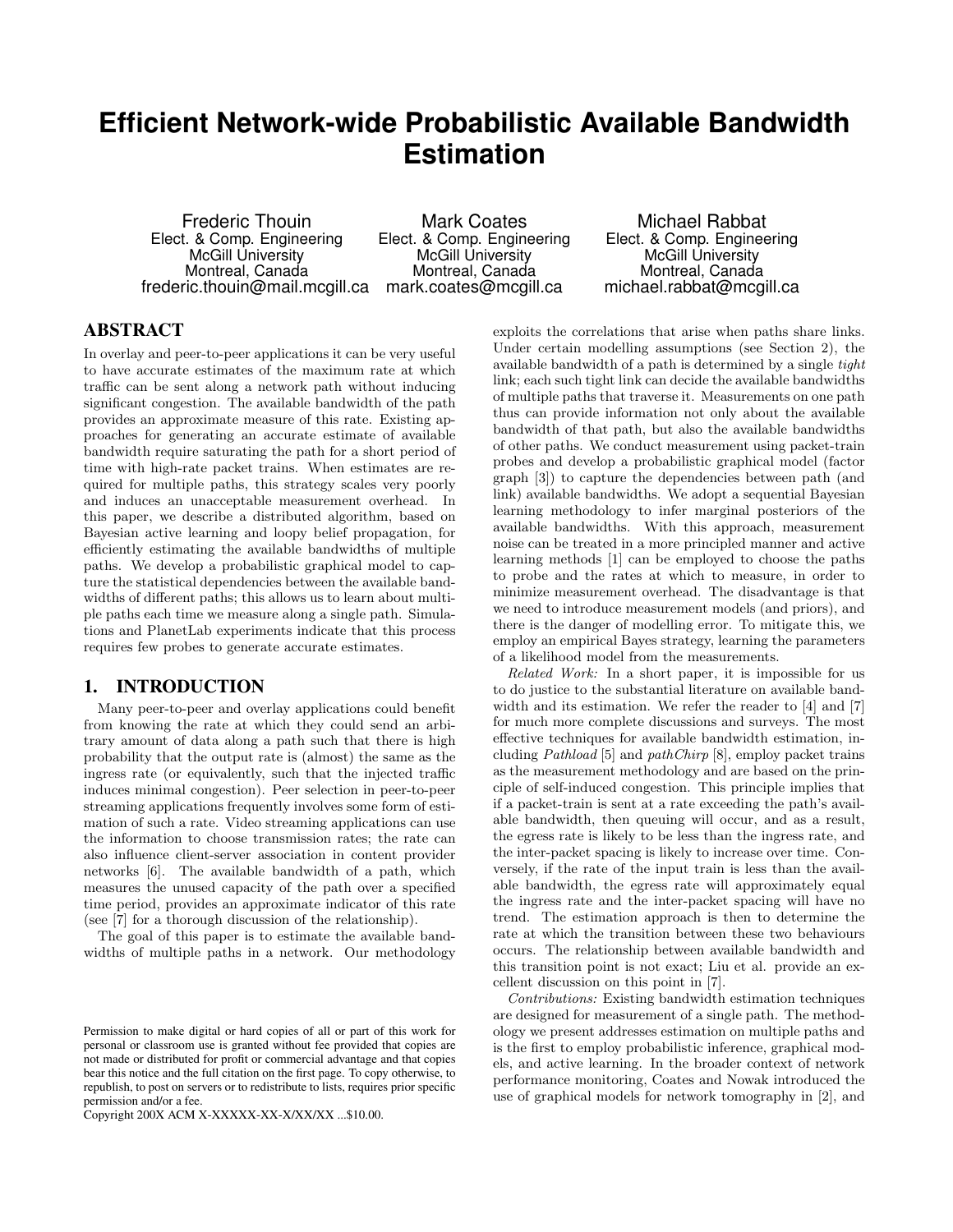Rish et al. employed graphical models and active probing in [9], primarily for fault detection.

The rest of this paper is organized as follows. In Sect. 2, we formally define the available bandwidth metric. We describe our estimation methodology in Sect. 3. In Sect. 4, we present results obtained from simulations and online experiments on the PlanetLab network. In Sect. 5, we discuss other approaches we are exploring to solve this estimation task. Sect. 6 summarizes the contribution of the paper.

#### 2. PROBLEM FORMULATION

Our goal is to estimate the available bandwidths of all paths in a network. The network is represented by a set of N directed links and a set of M paths. We assume that the routing topology of this network is known, and that it remains fixed for the duration of our experiments. Let  $r_l$  denote the ingress rate of a sequence of packets at link l, and let  $r'_l$  denote the egress rate. Also, let  $r_p$  denote the ingress rate and  $r'_p$  the egress rate of the end-to-end path p. We are interested in identifying the largest ingress rate at which we can transmit traffic along a path while maintaining an egress rate which is almost as large as the ingress rate with specified probability. More formally, for given  $\epsilon > 0$  and  $\delta > 0$ , we seek the largest  $r_p$  such that  $Pr(r'_p > r_p - \epsilon) > 1 - \delta$ . This probability is defined on the field of events consisting of all sequences of packets injected at rate  $r_p$  over some period within the measurement interval. We call this maximal rate  $r_p^*$  the  $(\epsilon, \delta)$ -available bandwidth for path p. We stress that this is different from the standard definition of available bandwidth, which is framed in terms of utilization and capacity, but it does more directly reflect our quantity of interest<sup>1</sup>. We want to know the rate at which we can inject traffic so that with some specified probability the egress rate will almost equal the ingress rate.

We wish to establish a relationship between the  $(\epsilon, \delta)$ available bandwidth for a path and the  $(\epsilon, \delta)$ -available bandwidths of its constituent links. Consider an individual link. Given an ingress rate  $r_l$ , suppose there exists a small constant  $\epsilon_l > 0$  and a small constant  $0 < \delta_l < 1$  such that  $Pr(r'_l \leq r_l - \epsilon_l) \leq \delta_l$ ; that is, the probability that the egress rate deviates significantly from the ingress rate is bounded by  $\delta_l$ . We can determine a similar relationship for an end-to-end path with link set  $L_p$  via the union bound,  $Pr(\cup_{l \in L_p} \{r'_l \leq r_l - \epsilon_l\}) \leq \sum_{l \in L_p} \delta_l$ . From this relationship, it follows that

$$
\Pr(\bigcap_{l \in L_p} \{r'_l > r_l - \epsilon_l\}) = \Pr(r'_p > r_p - \sum_{l \in L_p} \epsilon_l) > 1 - \sum_{l \in L_p} \delta_l.
$$

The  $(\epsilon, \delta)$ -available bandwidth for path p is then the maximum  $r_p$  subject to  $Pr(r'_p > r_p - \sum_{l \in L_p} \epsilon_l) > 1 - \sum_{l \in L_p} \delta_l$ , where  $\sum_{l\in L_p}\epsilon_l<\epsilon$  and  $\sum_{l\in L_p}\delta_l<\delta$ . We denote the largest such ingress rate by  $r_p^*(\epsilon, \delta)$ . Similarly, at the link level, for

given  $\epsilon_l$  and  $\delta_l$ , let  $r_l^*(\epsilon_l, \delta_l)$  denote the largest  $r_l$  such that  $Pr(r'_l > r_l - \epsilon_l) > 1 - \delta_l.$ 

Our inference procedure builds on the assumption that on each path there is a tight link  $l^* \in L_p$  which essentially determines the  $(\epsilon, \delta)$ -available bandwidth on the entire path. That is, supposing that  $r_p^*$  is the  $(\epsilon, \delta)$ -available bandwidth on path p, we assume there is a link  $l^*$  such that  $\epsilon_{l^*} = \epsilon \gg \epsilon_l$ and  $\delta_{l^*} = \delta \gg \delta_l$  for all  $l \in L_p$ ,  $l \neq l^*$  at input rate  $r_p^*$ . Consequently,  $\sum_{l\in L_p} \epsilon_l \approx \epsilon_{l^*} = \epsilon$  and  $\sum_{l\in L_p} \delta_l \approx \delta_{l^*} = \delta$ , and thus  $r_p^*(\epsilon, \delta) \approx r_{l^*}^*(\epsilon, \delta)$ . From this perspective, we can see that  $r_p^*(\epsilon, \delta) \approx \min_{l \in L_p} r_l^*(\epsilon, \delta)$ . Another way to view our assumption is that the input rate  $r_p^*$  is well below the available bandwidth on each of the non-tight links  $l \neq l^*$ , so it is possible to select  $\epsilon_l \approx 0$  and  $\delta_l \approx 0$  while still ensuring  $\Pr(r_l^{\bar{\prime}} > r_l - \epsilon_l) > 1 - \delta_l \text{ for } r_l \approx r_p^*.$ 

#### 3. METHODOLOGY

Our approach to  $(\epsilon, \delta)$ -available bandwidth estimation is based on packet train measurements. Each packet train probes one path at a specified rate. When we probe path  $p$  at a rate  $r$ , the outcome of the measurement is a binary variable  $z = \mathbf{1}\{r' > r - \epsilon\}$ , indicating whether the output rate  $r'$  was within  $\epsilon$  of the input rate.

We employ a probabilistic graphical model (factor graph [3]) to capture statistical dependencies. The factor graph contains one variable node,  $y_p$ , for each path and one variable node,  $x_l$ , for each logical link<sup>2</sup> in the network. Both link and path variables are modelled as discrete random variables with, e.g.,  $Pr(y_p = r)$  being the probability that the  $(\epsilon, \delta)$ -available bandwidth on path p is r. The variable nodes are connected to function nodes expressing the relationship  $y_p = \min_{l \in L_p} x_l$ ; thus, there is one factor node for each path variable. When a new measurement, z, is obtained, we update the factor graph by running belief propagation [11]. We adopt the likelihood model  $L(z = 1|y_p, r) =$  $\log sig(-\alpha(r-y_p))$  for the measurements<sup>3</sup>, where  $\alpha$  is a small positive constant. We have chosen this model based on experimental data; for each network, the parameter  $\alpha$  is estimated via standard regression techniques by performing multiple measurements on the constituent paths at various rates r. In our experience, the likelihood model is relatively stable so the training exercise need only be executed rarely. On the other hand, every time the available bandwidth estimation algorithm is executed, new data are collected and the  $\alpha$  value can be easily updated.

Instead of attempting to evaluate the full posterior distribution of all path available bandwidths after each measurement, we choose to propagate marginal posterior distributions for the link available bandwidths (the path available bandwidth is a deterministic function of the available bandwidths of its constituent links). We adopt this approximation because the true posterior cannot be expressed analytically and occupies a high-dimensional space. Attempting

 $1$ Most existing available bandwidth estimation techniques effectively identify the quantity we have defined (for  $\epsilon = 0$  and  $\delta = 0$ ). Fluid models of traffic have been employed to argue for the equivalence of this rate-based quantity and the utilization-based available bandwidth metric [5]. Liu et al. provide a thorough analysis and some experimental results that demonstrate that the equivalence is only approximate [7]. We choose not to introduce a new name for this probabilistic, rate-based quantity because there is an approximate equivalence and because it has been the focus of most "available bandwidth" estimation techniques.

<sup>2</sup>Recall that we assume the routing topology is known. Rather than working with the routing topology directly, we reduce it to the minimal equivalent logical topology by combining links that are in series. Under our modelling assumptions, the available bandwidth of two or more links in series is equal to the minimum available bandwidth of the constituent links. Thus, operating on the logical topology loses no information.

 $^3\text{To be exact, we bound this function to lie in the range } [\kappa, 1-\kappa]$ for a small constant  $\kappa$  to ensure that we assign some likelihood to unexpected measurement outcomes at all ingress rates.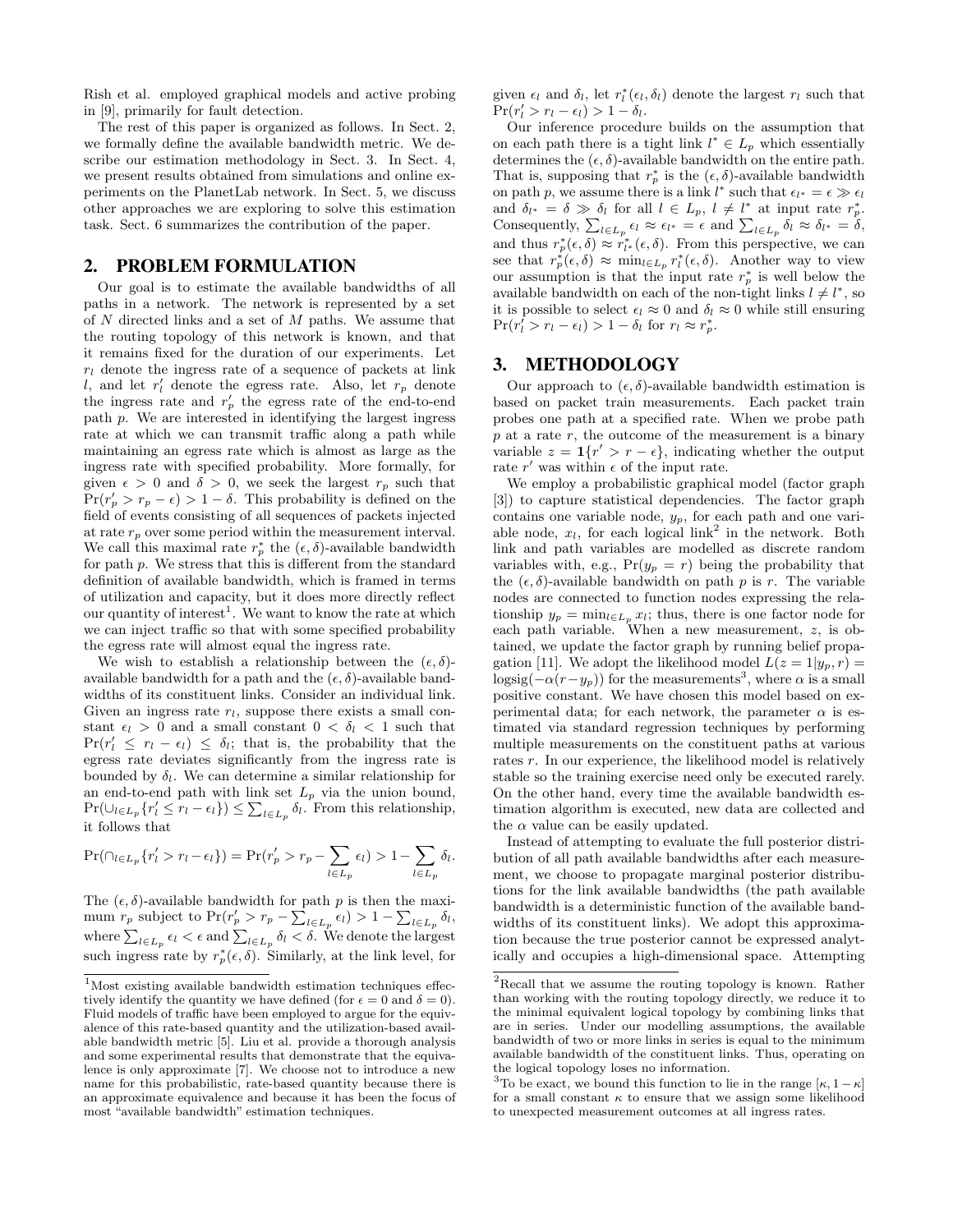to track the full posterior with any accuracy thus involves a very high computational expense.

We would like to obtain network-wide available bandwidth estimates using as few probes as possible. To accomplish this, we adopt an active learning approach, sequentially choosing which path to probe next based on the measurements already obtained. Given that we will probe a path p next, we choose the probing rate to be the median of the marginal  $P(y_p = r|\mathbf{z})$ , since this is the rate of highest uncertainty; i.e., the rate at which we are equally likely to observe a 1 or a 0 according to our current model. Probing at the median in this fashion is equivalent to conducting a probabilistic binary search for the available bandwidth on path  $p$  [1]. The other major design issue to be addressed is how to choose which path to probe next. A naïve approach would be to probe each path in round robin fashion. However, this would result in often probing paths for which we already have relatively confident estimates. Instead, we consider two data-driven, randomized approaches to path selection. The weighted entropy approach selects the next path to probe with probability proportional to the entropy of its current marginal distribution. The weighted confidence interval approach selects the next path to probe with probability proportional to the width of the bandwidth range (in Mbps) required to encapsulate  $\eta$  percent of the probability mass. Both schemes favour probing paths for which the current available bandwidth estimate has higher uncertainty.

We specify the stopping criterion in terms of confidence intervals — we require that  $\eta$  percent of the probability mass lies in a bandwidth range smaller than  $\beta$  for all paths. In the deployed software, we also specify a maximum number of measurements per path, to address the case of high variability where convergence is difficult to achieve.

#### 4. RESULTS

In this section we describe preliminary results of simulations and experiments on the PlanetLab network<sup>4</sup>. In all cases, we focus on the  $(\epsilon, \delta)$ -available bandwidths for  $\epsilon = 5$ Mbps and  $\delta = 0.5$ . The purpose of the simulations is to explore the efficacy of our proposed learning strategies. These are not network simulations, so they do not test modelling assumptions at all (that is the purpose of the PlanetLab experiments). The simulations are conducted in Matlab, on a topology derived (using traceroute<sup>5</sup>) from PlanetLab. The simulation topology consists of  $M = 20$  paths and  $N = 32$ links. The link available bandwidths are assigned using a uniform distribution over the range [1, 100] Mbps. Probe outcomes are generated according to our likelihood model.

Figure 1 compares the three path selection algorithms outlined in the previous section (Round-robin (RR), Weighted Entropy (WE), and Weighted Confidence Interval (WCI)). We show the number of measurements per path required for the algorithm to terminate (averaged over 25 runs with the same topology but different random link capacities), as well as the accuracy (an estimate is considered accurate if the real available bandwidth lies within the identified confidence interval). For comparative purposes, we also show the average number of measurements and accuracy required



Figure 1: Simulation results: measurements required and accuracy achieved. Results are averaged over 25 runs for different confidence levels  $\eta$  and intervals  $\beta$ . The topology has 20 paths and 32 links.



Figure 2: Accuracy of our estimates and number of measurements per path averaged over 20 runs of 16 tests as a function of the train size used. We used  $\beta = 10, \eta = 0.95, \epsilon = 5$  and WCI for path selection.

when our active learning algorithm is run independently and sequentially on each path (SEQ). In most cases, SEQ requires fewer measurements than the round-robin strategy with the graphical model. This is due to the fact that not all paths require the same number of measurements; in the RR case, the algorithm iterates through all paths even the ones that have already met the required confidence criterion, which is not the case in SEQ. This shows that employing the factor graph in a naive manner can be disadvantageous because noisy measurement outcomes can spread uncertainty to other path estimates. Both data-driven approaches significantly reduce the number of measurements required.

For our online experiments, we deployed our measurement software on various nodes on the PlanetLab network. The online topology consists of  $M = 30$  paths and  $N = 65$  links; all possible end-to-end paths between six selected nodes. To construct the factor graph using the method described in Sect. 3, we first extract the topology (using traceroute). We do so before every experiment, but noticed that the routing table was relatively stable for a given set of nodes over the days during which we ran the experiments. In Fig. 2, we examine the estimation performance and explore the impact of using different train sizes. The left panel of the figure shows the number of measurements required to achieve the required confidence level ( $\beta$ =10Mbps,  $\eta$  = 0.95). The right panel shows the outcome of transmission tests conducted at the end of the estimation interval. We performed four tests on four disjoint paths (for a total of 16 tests per run) by sending trains of 2000 packets of 1000 bytes and observing the output rate. The trains were sent at four different rates — the lower bound of the confidence interval  $lb$ , the lower bound plus 5 Mbps (approximately the midpoint of the confidence interval), the upper bound of the confidence interval ub, and 5 Mbps above the upper bound. Based on these tests, we calculate the empirical probability that the egress rate exceeds the ingress rate less the tolerance factor  $\epsilon$ . The

<sup>4</sup> http://www.planet-lab.org/

<sup>5</sup>Topology estimation using traceroute can inflate the number of routers and identify non-existing links [10], but it is sufficiently accurate for preliminary experimentation.